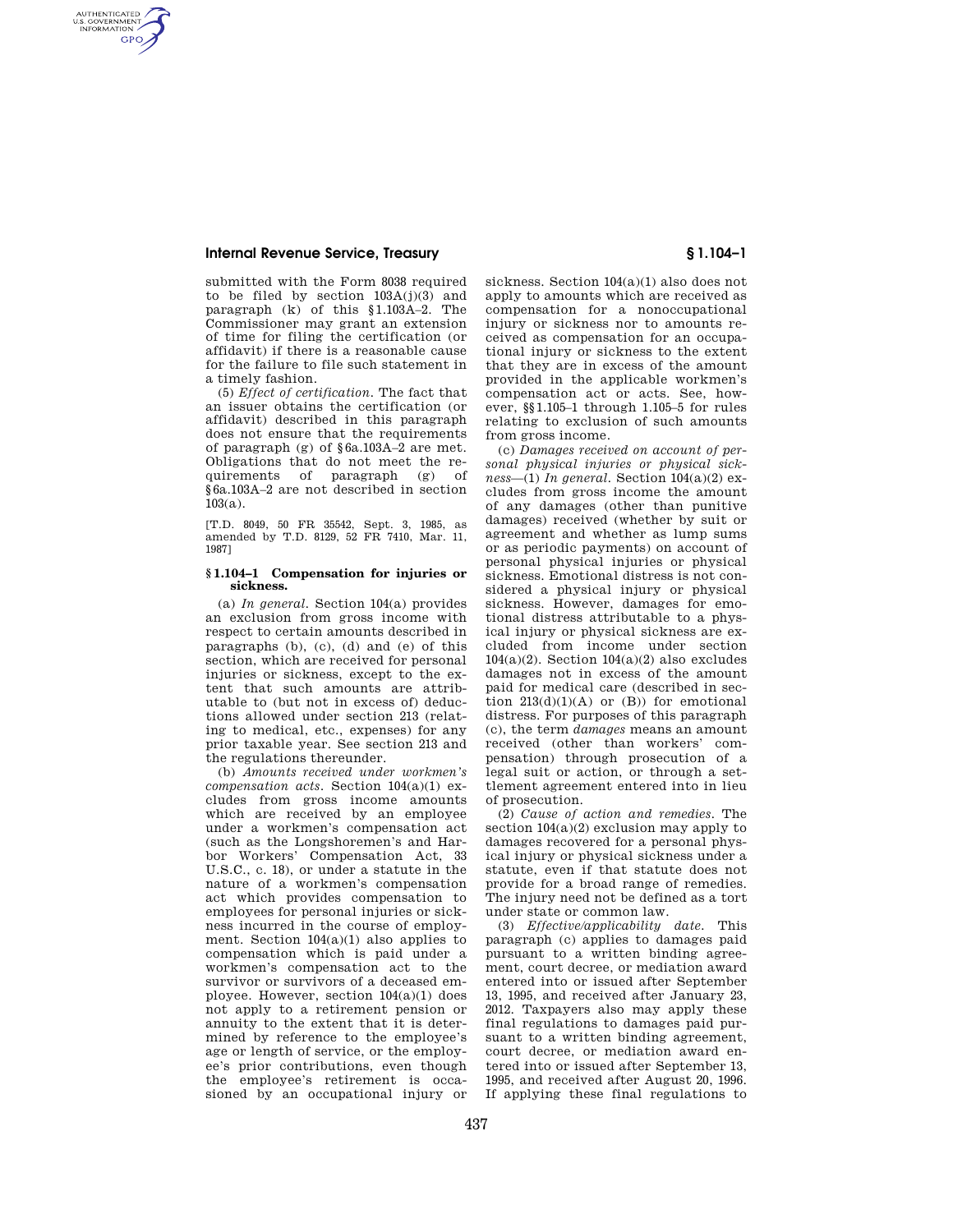damages received after August 20, 1996, results in an overpayment of tax, the taxpayer may file a claim for refund before the period of limitations under section 6511 expires. To qualify for a refund of tax on damages paid after August 20, 1996, under a written binding agreement, court decree, or mediation award entered into or issued after September 13, 1995, a taxpayer must meet the requirements of section 1605 of the Small Business Job Protection Act of 1996, Public Law 104–188 (110 Stat. 1838).

(d) *Accident or health insurance.* Section 104(a)(3) excludes from gross income amounts received through accident or health insurance for personal injuries or sickness (other than amounts received by an employee, to the extent that such amounts (1) are attributable to contributions of the employer which were not includible in the gross income of the employee, or (2) are paid by the employer). Similar treatment is also accorded to amounts received under accident or health plans and amounts received from sickness or disability funds. See section 105(e) and §1.105–5. If, therefore, an individual purchases a policy accident or health insurance out of his own funds, amounts received thereunder for personal injuries or sickness are excludable from his gross income under section 104(a)(3). See, however, section 213 and the regulations thereunder as to the inclusion in gross income of amounts attributable to deductions allowed under section 213 for any prior taxable year. Section  $104(a)(3)$  also applies to amounts received by an employee for personal injuries or sickness from a fund which is maintained exclusively by employee contributions. Conversely, if an employer is either the sole contributor to such a fund, or is the sole purchaser of a policy of accident or health insurance for his employees (on either a group or individual basis), the exclusion provided under section  $104(a)(3)$  does not apply to any amounts received by his employees through such fund or insurance. If the employer and his employees contribute to a fund or purchase insurance which pays accident or health benefits to employees, section 104(a)(3) does not apply to amounts received thereunder by employees to the extent that such

# **§ 1.104–1 26 CFR Ch. I (4–1–12 Edition)**

amounts are attributable to the employer's contributions. See §1.105–1 for rules relating to the determination of the amount attributable to employer contributions. Although amounts paid by or on behalf of an employer to an employee for personal injuries or sickness are not excludable from the employee's gross income under section  $104(a)(3)$ , they may be excludable therefrom under section 105. See §§1.105–1 through 1.105–5, inclusive. For treatment of accident or health benefits paid to or on behalf of a self- employed individual by a trust described in section 401(a) which is exempt under section 501(a) or under a plan described in section 403(a), see paragraph (g) of §1.72–15.

(e) *Amounts received as pensions, etc., for certain personal injuries or sickness.*   $(1)$  Section  $104(a)(4)$  excludes from gross income amounts which are received as a pension, annuity, or similar allowance for personal injuries or sickness resulting from active service in the armed forces of any country, or in the Coast and Geodetic Survey, or the Public Health Service. For purposes of this section, that part of the retired pay of a member of an armed force, computed under formula No. 1 or 2 of 10 U.S.C. 1401, or under 10 U.S.C. 1402(d), on the basis of years of service, which exceeds the retired pay that he would receive if it were computed on the basis of percentage of disability is not considered as a pension, annuity, or similar allowance for personal injury or sickness, resulting from active service in the armed forces of any country, or in the Coast and Geodetic Survey, or the Public Health Service (see 10 U.S.C. 1403 (formerly 37 U.S.C. 272(h), section 402(h) of the Career Compensation Act of 1949)). See paragraph  $(a)(3)(i)(a)$  of §1.105–4 for the treatment of retired pay in excess of the part computed on the basis of percentage of disability as amounts received through a wage continuation plan. For the rules relating to certain reduced uniformed services retirement pay, see paragraph (c)(2) of §1.122–1. For rules relating to a waiver by a member or former member of the uniformed services of a portion of disability retired pay in favor of a pension or compensation receivable under the